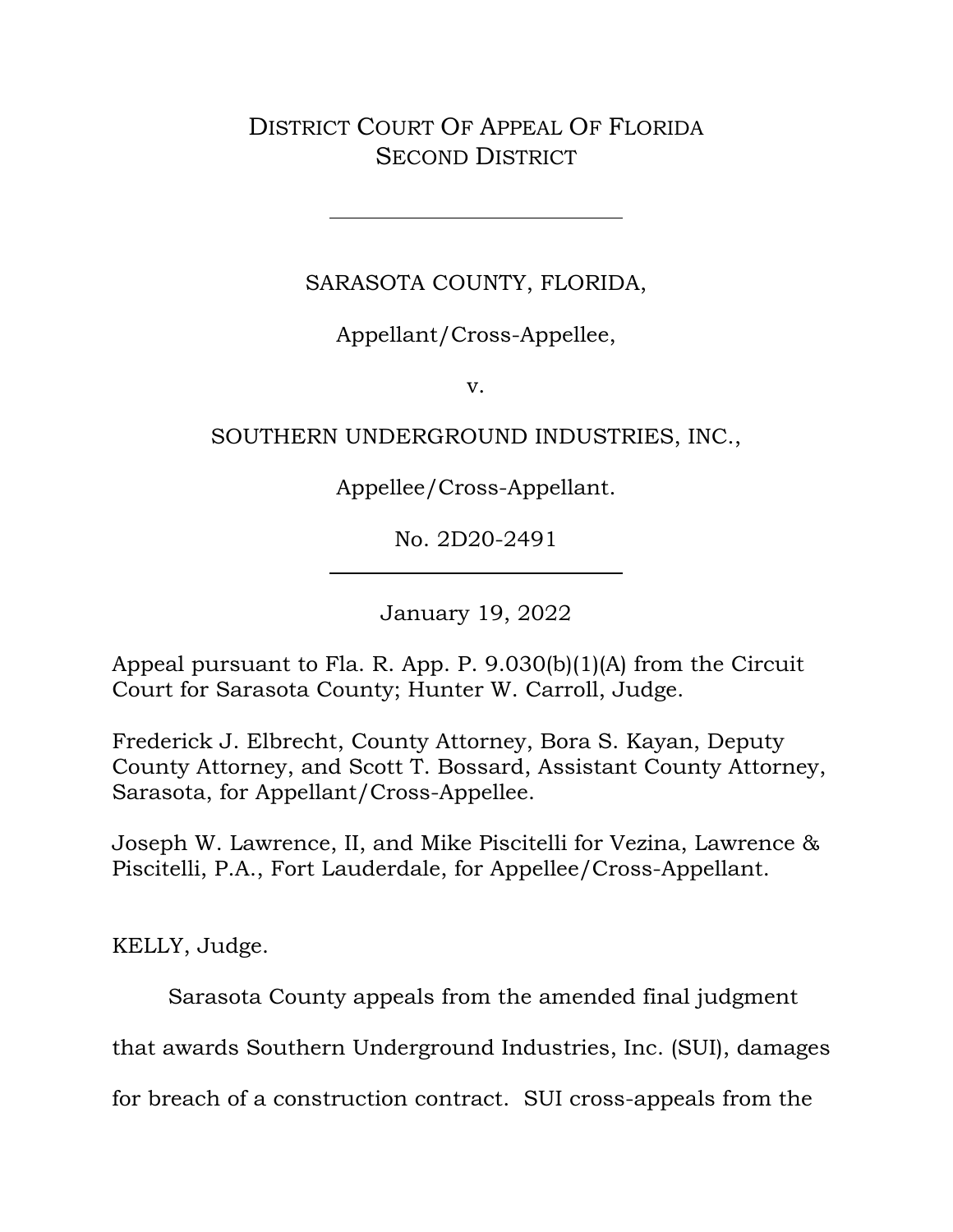portion of the amended final judgment in which the trial court found that the County was entitled to liquidated damages and deducted those damages from SUI's award. We affirm the amended final judgment except for the award of liquidated damages to the County.

#### **Facts**

Sarasota County contracted SUI to install a sanitary force main pipe and a water transmission line underneath the Intracoastal Waterway. On August 26, 2016, while construction was underway, the owner of property adjacent to the project site complained that vibration from the drilling was causing damage to his home. On the same date, the County issued a Stop Work Order under a provision in the contract that authorized the County to stop construction, without penalty, to correct a safety issue.

SUI hired a structural engineer to review the building cracks and the foundation of the residence. The engineer determined that the damage was cosmetic, that the vibrations had not exceeded the acceptable threshold, and that the monitoring of the vibration in place was sufficient to detect and prevent future damage. SUI also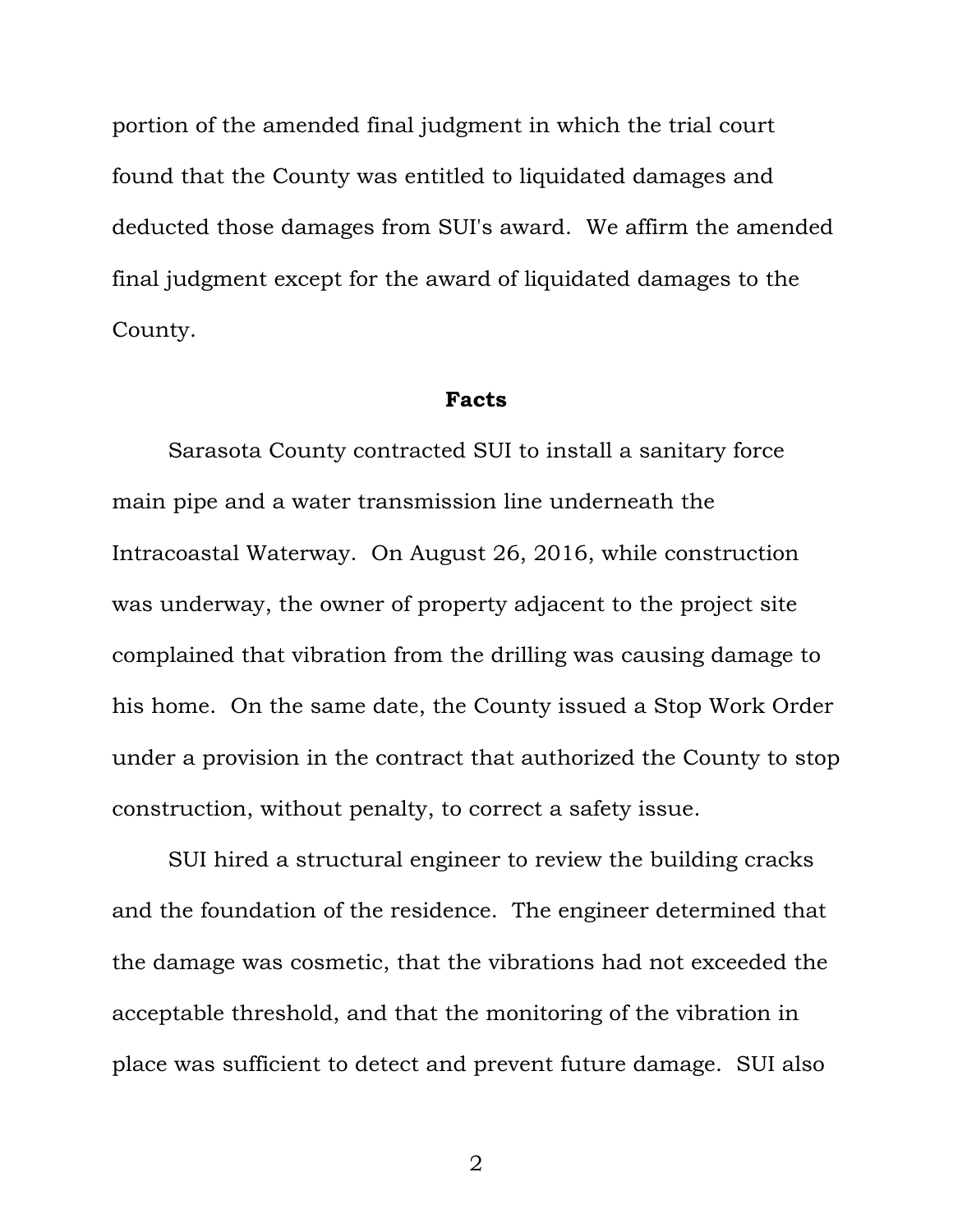obtained an insurance policy, as required by the contract, to cover any homeowners' claims for damage to their property from the drilling. SUI offered to repair the damage to the home using a contractor of the homeowner's choice, but the homeowner rejected SUI's offer and instead sought a warranty from the County. The County gave no such warranty, so the homeowner ultimately pursued a claim under SUI's insurance policy.

SUI contended that September 14, 2016, the date of the engineer's report, was the last day the County could validly justify having a Stop Work Order in place for safety reasons. However, the County continued the suspension of work until November 27, 2016, while attempting to appease the homeowner's concerns. SUI requested compensation from the County under Article 6.5 of the contract for the expenses it incurred during the additional seventyone days the project was suspended. Article 6.5 provides as follows:

## 6.5 COUNTY MAY SUSPEND WORK:

A. The County may, at any time and without cause, suspend the work or any portion thereof for a period of not more than ninety (90) consecutive days by notice in writing to the Contractor. Such Notice shall fix the date on which the Work shall be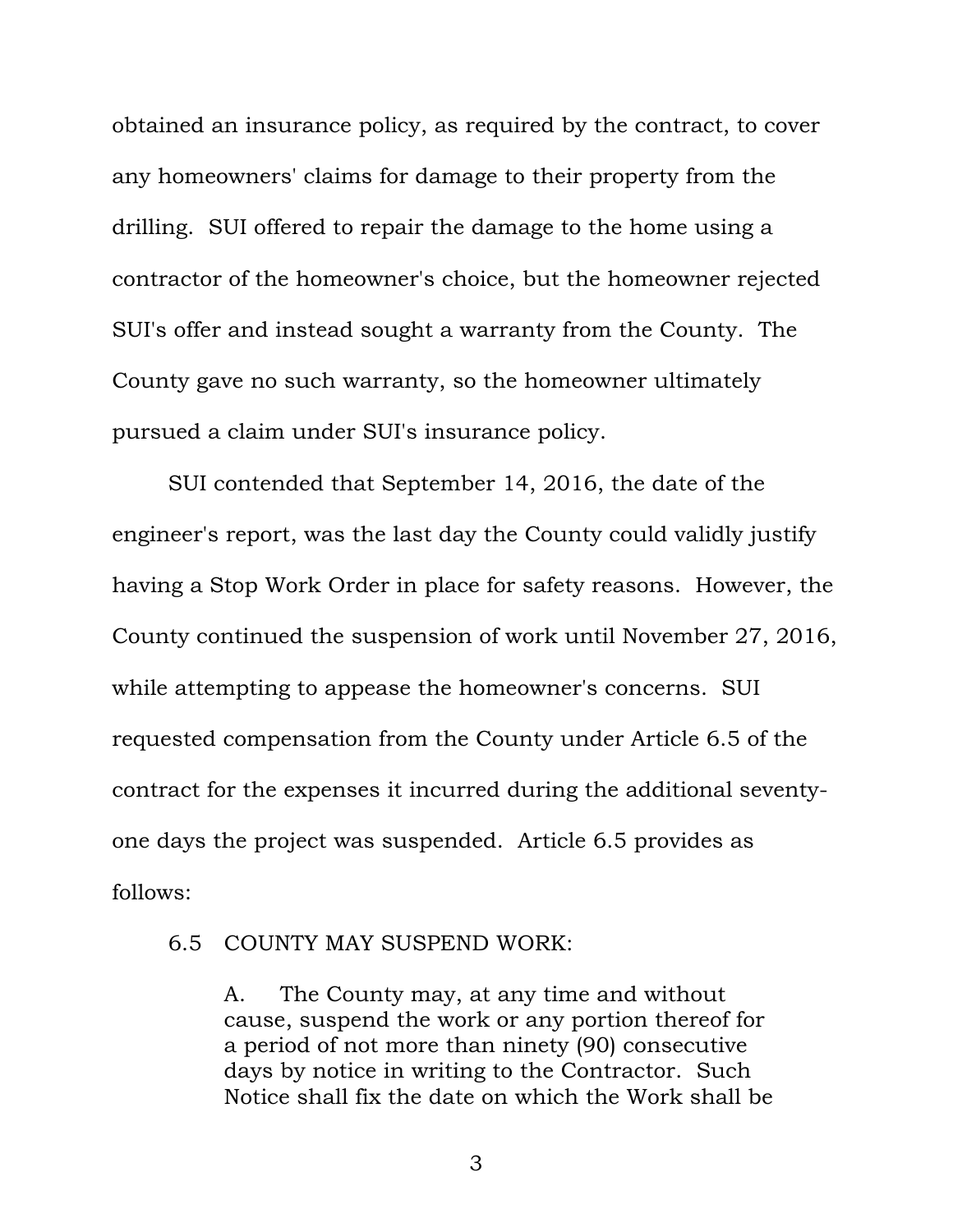resumed. The Contractor shall resume the Work on the date so fixed. The Contractor may request an increase in Contract Price or an extension of the Contract Times, or both, directly attributable to any such suspension if a timely Claim is made pursuant to the Contract.

When the County denied SUI's request for additional compensation, SUI filed this breach of contract action. Following a bench trial, the trial court found that, although the County had a contractual right to suspend SUI's performance, SUI had a contractual right to seek an increase in the contract price and time. The trial court found that the County's denial of additional compensation was unreasonable and that the County's protracted efforts to mollify the homeowner amounted to bad faith and active interference.

Consequently, the court determined that SUI was entitled to an additional \$638,794.10, plus interest, for the expenses SUI incurred due to the County's "wrongful continuation of the stoppage order." The court further found that "[t]his amount is not for 'extra' work performed outside of the Contract; instead, this is the amount the County should have awarded to Contractor . . . under the terms of Article 6.5 had the County been performing reasonably and in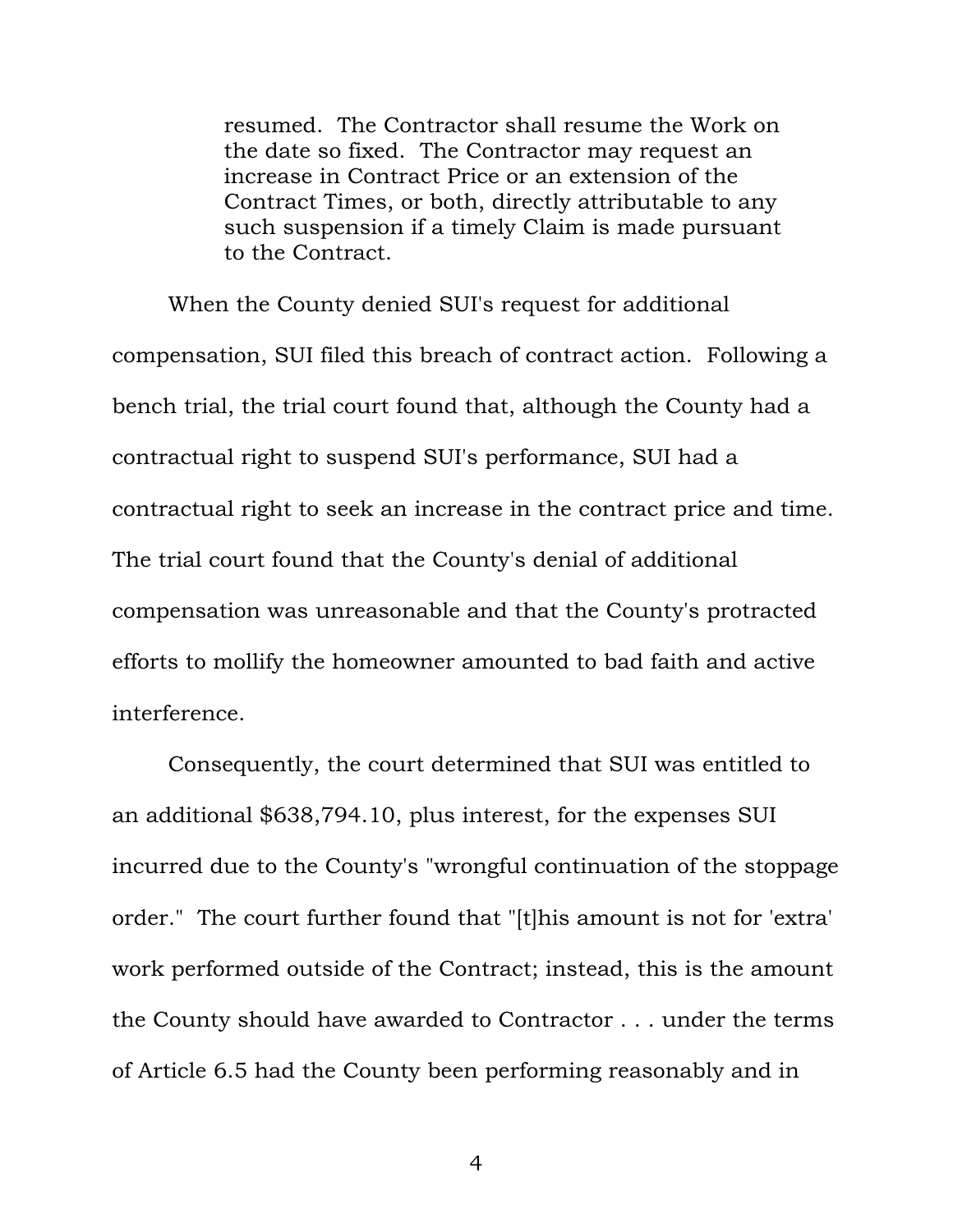good faith under the terms of the Contract." However, because the matter with the homeowner had not been settled by the date set by the contract for final acceptance of restoration, the trial court awarded the County \$250 per day in liquidated damages for the 771 days beyond the final acceptance date, totaling \$177,750.

#### **The Appeal**

The County argues that the trial court erred in awarding SUI damages despite the contract provision precluding damages for the County's delay.<sup>1</sup> Although "no damages for delay" clauses are recognized in the law, they will not be enforced in the face of

<sup>1</sup> That provision states, in pertinent part:

### 11.5 DELAYS AND TIME EXTENSIONS:

A. No Claims for Delays:

1) No claim for damages or any claim other than for an extension of Contract Times shall be made or asserted against the County by reason of any delays caused by the County or others.

. . . .

3) This provision shall not preclude recovery of damages by the Contractor for hindrances or delays due solely to bad faith or willful, malicious, or grossly negligent conduct on the part of the County or its agents.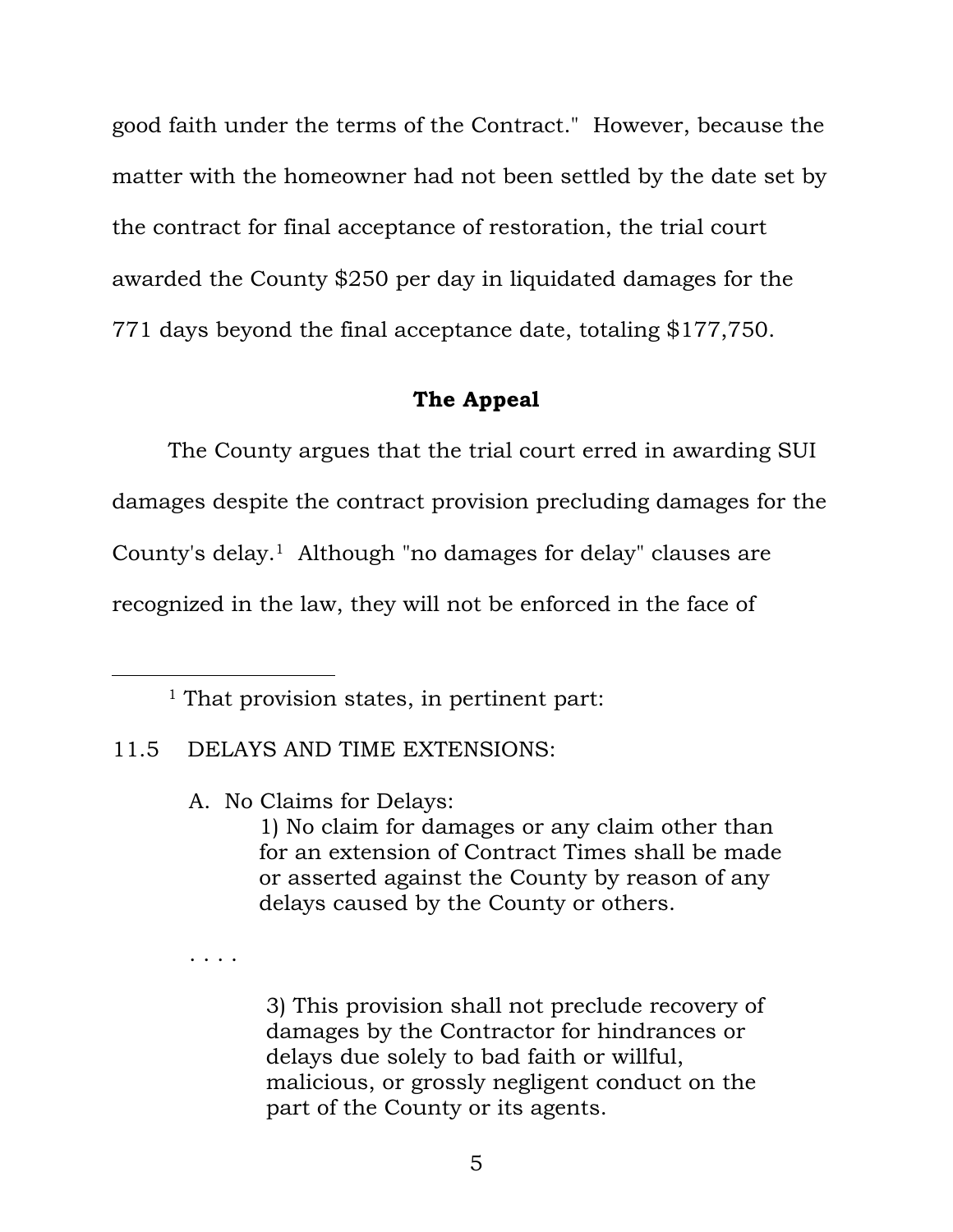governmental "fraud, bad faith, or *active interference*" with performance under the contract*. See Triple R Paving, Inc. v. Broward County*, 774 So. 2d 50, 54 (Fla. 4th DCA 2000) (emphasis added) (quoting *Newberry Square Dev. Corp. v. S. Landmark, Inc.*, 578 So. 2d 750, 752 (Fla. 1st DCA 1991)). The record supports the trial court's finding that the County impeded work on the project, at SUI's expense, long after it was determined that it was safe to proceed with minimal damage to the adjacent homes.

The County also argues that an award to a contractor for damages outside the terms of the contract is barred by sovereign immunity. However, as the trial court found, the award to SUI was not compensation for extra contractual work but was payment for work performed to achieve the contract result. *See Ajax Paving Indus., Inc. v. Charlotte County*, 752 So. 2d 143, 144-45 (Fla. 2d DCA 2000) (holding that additional costs incurred to achieve the contract result are properly awarded to a contractor and are not barred by the doctrine of sovereign immunity). "Contractors have previously been allowed to sue governmental bodies for delay damages 'caused by the knowing delay of the public authority which transcends mere lethargy or bureaucratic bungling.' '' *Id.* at 145 (quoting *S. Gulf Utils.,*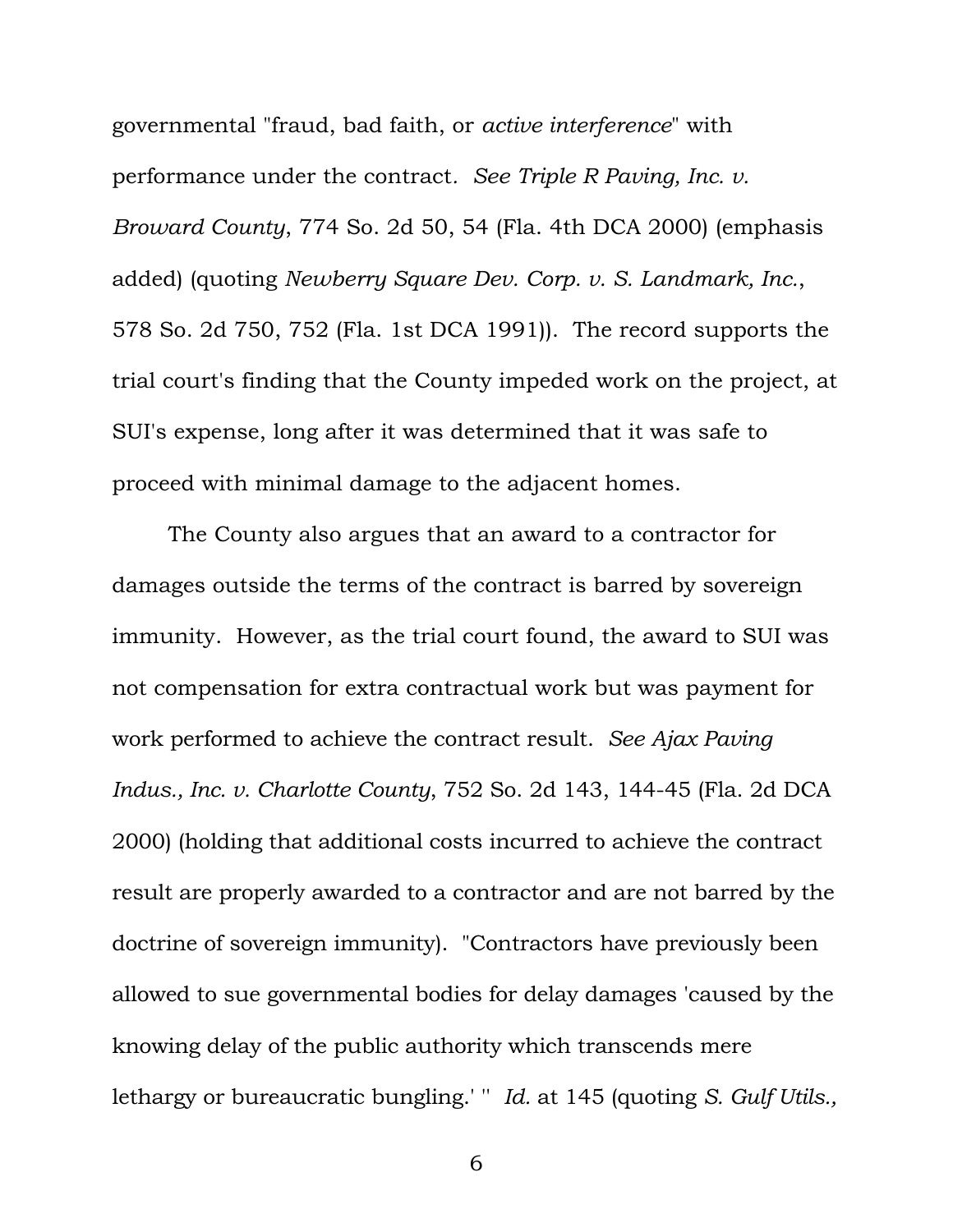*Inc. v. Boca Ciega Sanitary Dist.*, 238 So. 2d 458, 459 (Fla. 2d DCA 1970)).

Accordingly, we affirm the award to SUI for the time and expense caused by the County's unjustified suspension of work.

### **The Cross-Appeal**

The trial court found that "[t]he contract specified the County could assess liquidated damages against the Contractor in the amount of \$250 per day for every day final completion was delayed beyond the contracted-for final acceptance date." Because final acceptance did not occur until the homeowner settled his claim with the insurance company on April 27, 2020, the court found that the County was entitled to \$177,750 in liquidated damages for the 711 days beyond the final acceptance date. SUI cross-appeals from that award, arguing that because SUI did not cause the delay in resolving the homeowner's claim and the County did not suffer damage from the delay, the liquidated damage clause is unenforceable. We agree.

"[T]he parties to a contract may stipulate in advance to an amount to be paid or retained as liquidated damages in the event of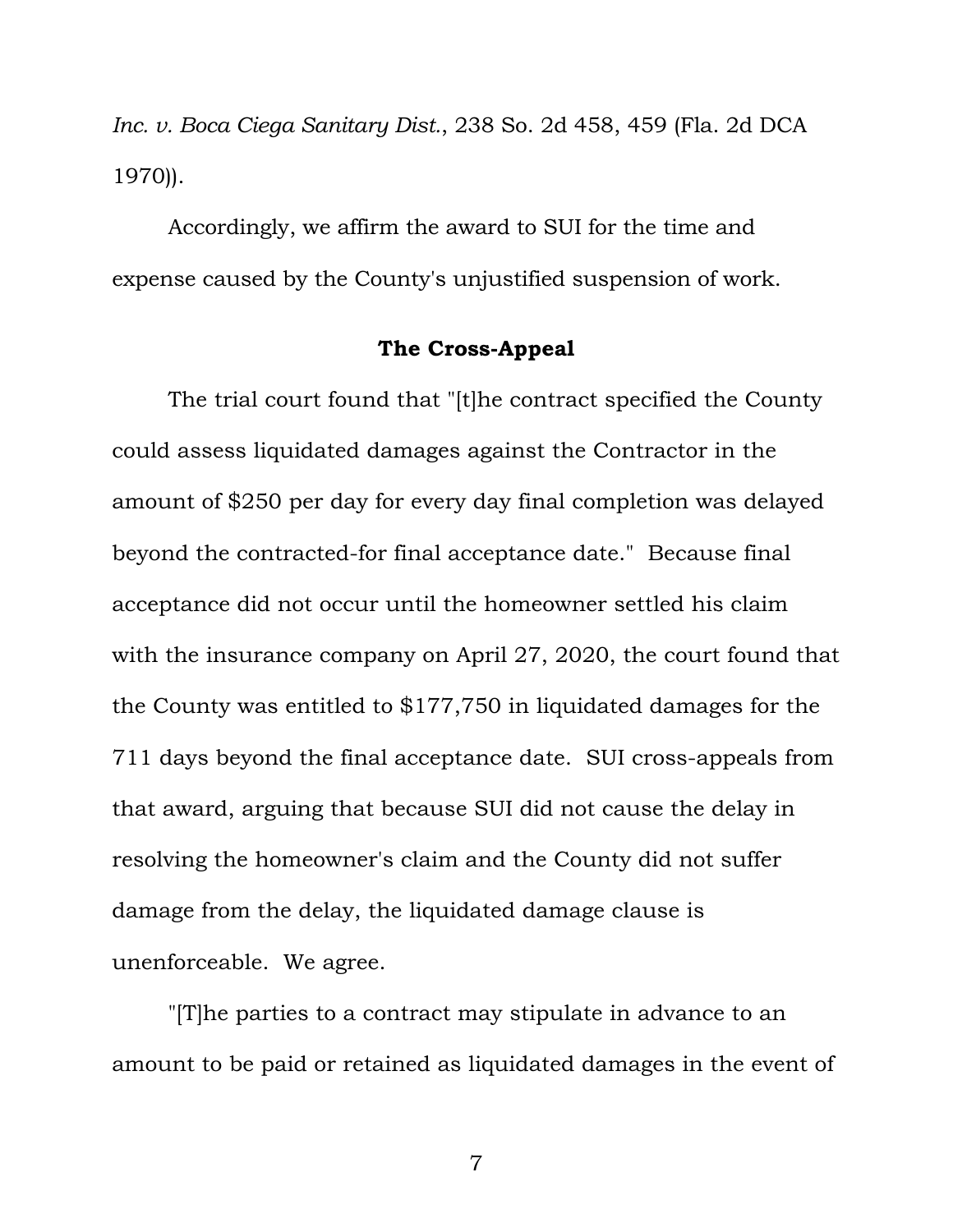a breach." *Lefemine v. Baron*, 573 So. 2d 326, 328 (Fla. 1991). For a liquidated damages clause to be enforceable, "the damages consequent upon a breach must not be readily ascertainable," and "the sum stipulated to be forfeited must not be so grossly disproportionate to any damages that might reasonably be expected to follow from a breach." *Id.* "[L]iquidated damages clauses can exist only when they provide for 'damages' (something to be given by one party who breaches the contract to the other party to compensate the other party for his loss which is a consequence of that breach)." *Hawk's Cay Invs., Ltd. v. Brandy Marine of the Keys, Inc.*, 524 So. 2d 681, 683 (Fla. 4th DCA 1988) (quoting *Bayshore Royal Co. v. Doran Jason Co. of Tampa, Inc.*, 480 So. 2d 651, 652 (Fla. 2d DCA 1985)).

The County failed to show that it suffered any loss from the delay of final acceptance of restoration. SUI obtained an insurance policy to cover damage caused by the drilling; thus, the County was never responsible for damage to the homes adjacent to the project. The homeowner negotiated directly with the insurance company and ultimately reached a settlement—at no expense to the County. The trial court specifically found that SUI completed all work